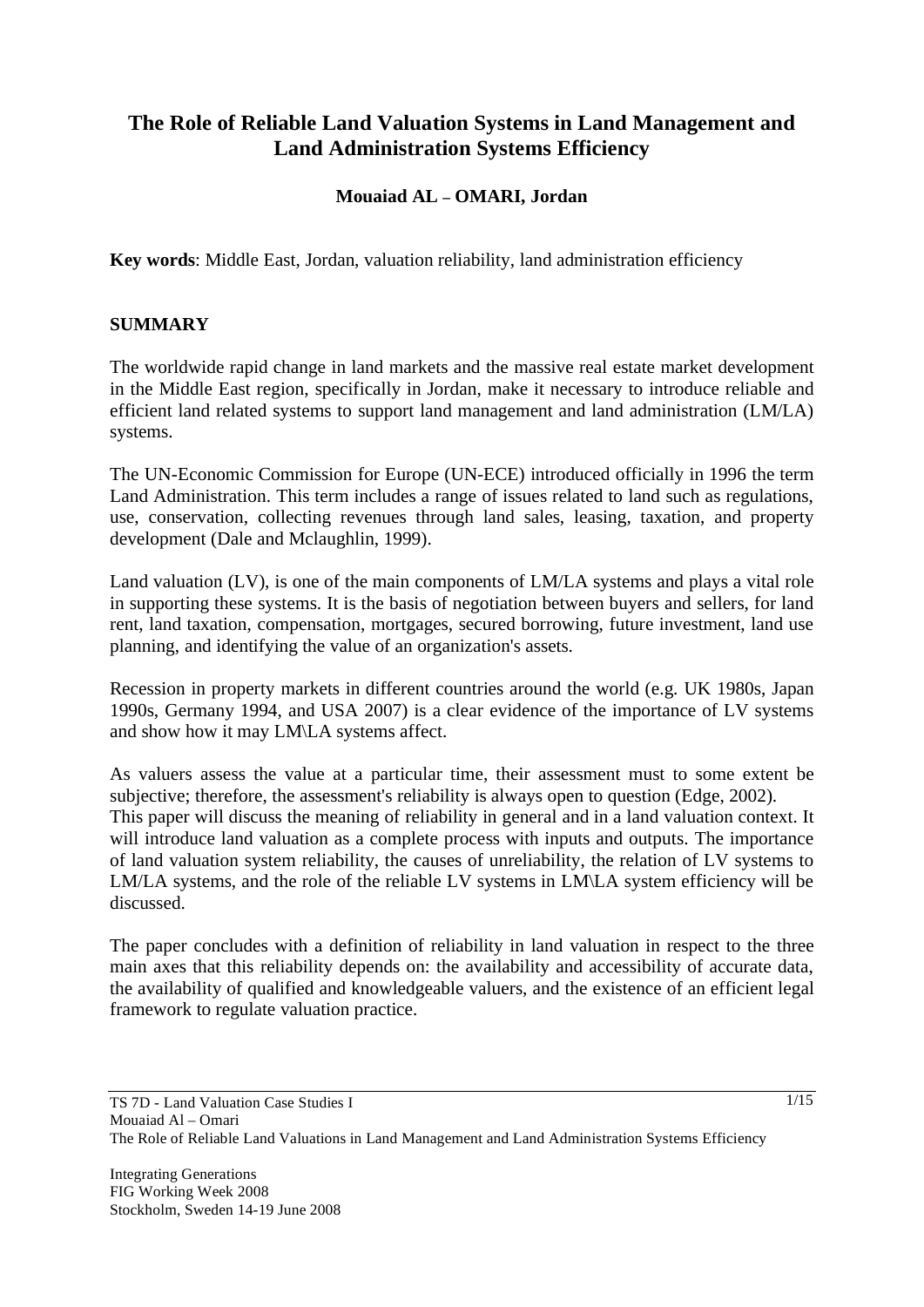# **The Role of Reliable Land Valuations in Land Management and Land Administration Systems Efficiency**

### **Mouaiad AL** – **OMARI, Jordan**

### **1. INTRODUCTION**

The main aim of the valuation process is to reach a point (value) about which stakeholders feel sufficiently confident to take decisions in uncertain.

Stakeholders, investors, buyers, sellers, land developers and others interested in land issues need to have accurate, reliable, and credible valuations to rely on when making decisions about real estate assets. Edge (2002) argues that investors, regulators, and users of valuations require consistency, clarity, reliability and transparency in valuation reporting worldwide.

In the mid-eighteenth century, agriculture productivity was introduced as a new consideration in formulating a new theory of value. Since agriculture productivity was introduced as the source of wealth instead of gold, land was cited as the fundamental production agent. Concepts were also introduced to determine the value (Gelbtuch *et al*. 1997).

The term value has different meanings depending upon the institutional environment and arrangements and the context of usage. For example in Jordan, valuers deal with valuations whereas appraiser undertake appraisal. The same situation is in the UK, whilst in the US appraisers (Sayce *et al*. 2006) undertake both. However, as the human-land relationship has been changed, value in real estate is commonly perceived as the anticipation of benefits to be obtained in the future. Although value does not equal worth (Mackmin and Emary, 2000; Edge, 2002), value represents the monetary trading value of property, goods, or services, and it changes over time (Edge, 2002).

Property has its importance in the economy as a resource for the business and social community and as a home for investment funds (Sayce *et al*. 2006). Therefore, effective investment strategy needs to estimate the investment value of properties and understand the local pricing method (Downie, 1995).

As valuer assesses the value at a particular time, hence his assessment must be subjective; therefore, its reliability is always in question (Edge, 2002).

This paper aims to identify the meaning of reliability in land valuation. It will explore the meaning of reliability in a general context, and then in the land valuation context. The importance of reliability and the causes of unreliability will be discussed and the relation between reliable land valuation and land administration efficiency will be discussed. The paper will conclude with a definition of reliability in land valuation systems.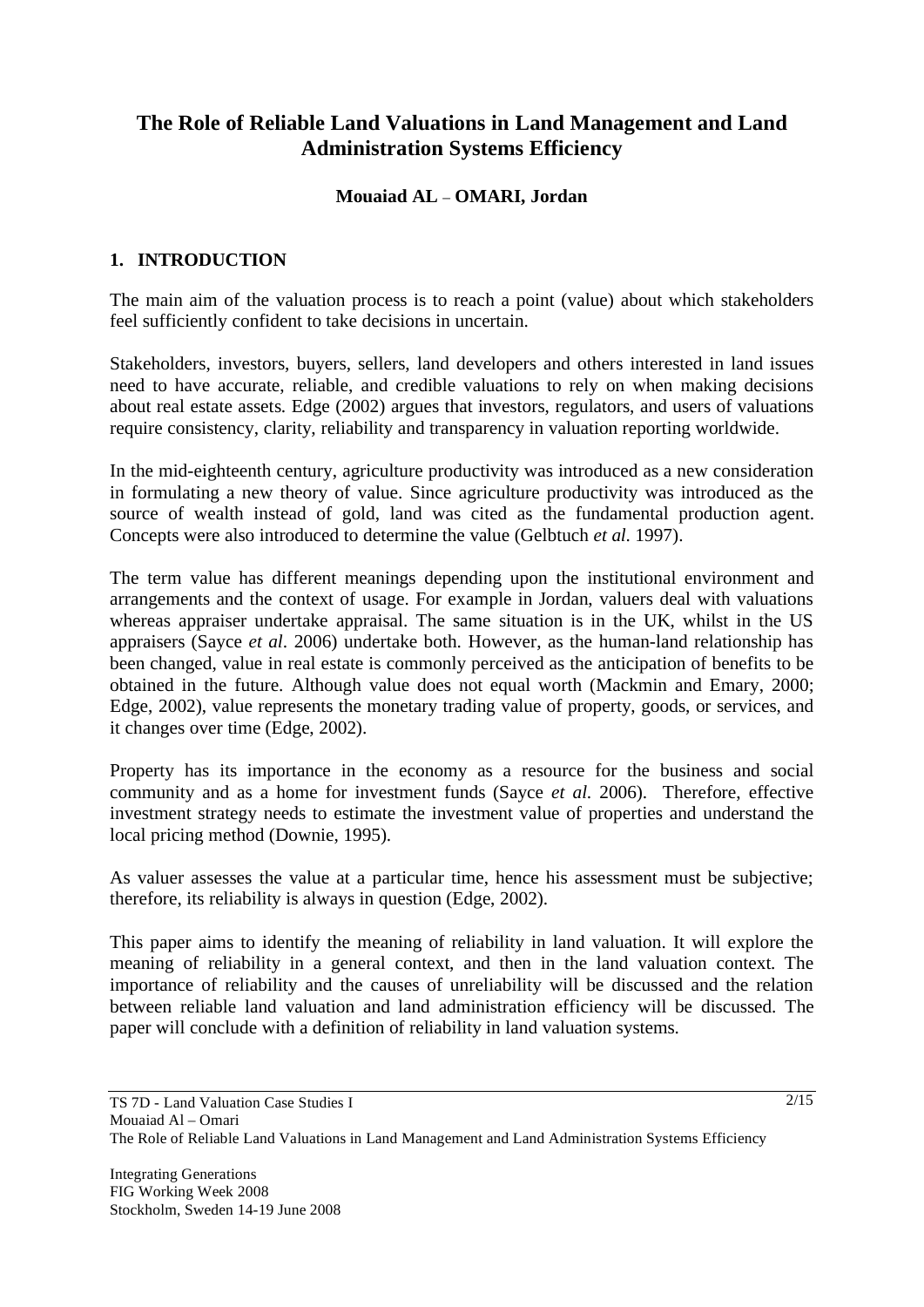#### **2. THE MEANING OF RELIABILITY IN GENERAL CONTEXT**

In everyday language, the word reliable used to define one characteristic of a machine, a system, a product, and or even a person in the meaning of trustworthy or dependable. The term 'reliability' has a strong connection to the term 'quality' and they cannot exist separately (Robertson, 1971).

In dictionary, the term "Reliable" has different meanings, such as Credible, dependable, certain, responsible, safe, sure, trusty, stable, etc. (Collins Dictionary & Thesaurus, 2006). It is widely agreed (Gunes, and Deveci, 2002; Tan, 2003; Kuei and Madu, 2003; and Gamini, 2004; Madu, 2005; Braglia et al, 2007) that reliability is a key to the survival of any organisation, system, and process and its continuity competitiveness. Reliability and quality are strongly connected to the extend that they are *intertwined* (Madu expression); therefore, any unreliable organisation, system and process cannot produce a competitive product with high quality.

In a managerial and technical context, the term reliability used to identify the quality of the product, meaning to what extent it is able to function as is intended under all service conditions. E. Chiodo et al (2004) stated that system reliability is a functional relationship between system components (mechanical, information, and human). In the same way Jacob V. Simons Jr. (2004) argued that each system consists of number of components related to each other and the overall system reliability depends on the reliability of each individual component. A weakness in any of these components will affect the whole system. For the product to be reliable, all individual components must be fully evaluated under all service conditions. Any failure of any one component (e.g. 99% manufactured well and 1% fail) will cause product failure (C.S. Smith, 1969). However, the reliability of the whole system can rely on a very small component. Hence, all components must be 100% reliable and some of them may be duplicated to increase the safety factor for example in Flight Work System. In this context, Robertson argues that "*reliability depends on teamwork and the combined* 

*efforts of specification writers, designers, quality engineers, reliability engineers, production and test departments, and the use"* (A.G. Robertson, 1971, P.138).

In research, the term reliability means consistency of measurement results if it is repeated over and over again. Trochim (2006) argues that we cannot compute reliability because we cannot calculate the variance of the True scores. Therefore, for a perfectly reliable measure reliability will equal 1.0; and for perfect unreliability the reliability will equal 0.0. Trochim differentiates between four different classes of reliability estimates

- *Inter-Rater or Inter-Observer Reliability*
- *Used to assess the degree to which different observers give consistent estimates of the same phenomenon.*
- *Test-Retest Reliability*
- *Used to assess the consistency of a measure from one time to another.*
- *Parallel-Forms Reliability*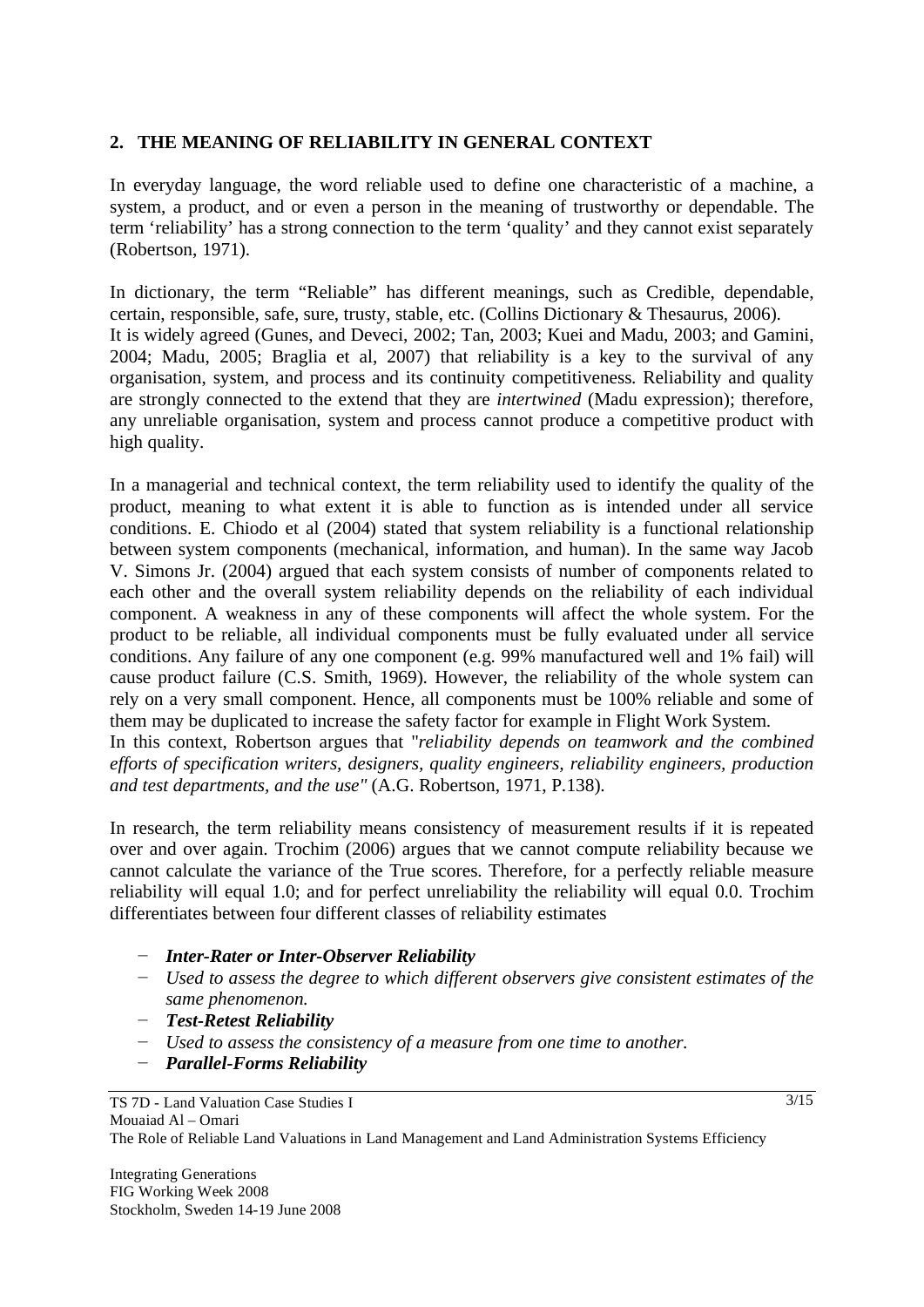- *Used to assess the consistency of the results of two tests constructed in the same way from the same content domain.*
- *Internal-Consistency Reliability*
- *Used to assess the consistency of results across items within a test*

In statistics, reliability means that every observer should give a consistent estimate of the same phenomenon. In that a measure of the text to which information obtained from the classification process via different data sources, or from similar data sources generated at different points in time, produces consistent results (Peter ELIAS, 1997). This idea supports the first case of Trochim's classification of reliability estimate, the *Inter-Rater or Inter-Observer Reliability.* 

From the previous discussion, it is agreed that reliability is no doubt important for the survival of organisations, systems and processes. Moreover, the product or service to be reliable it should be measurable, repeatable, and consistent during all manufacturing stages, under different conditions, and by different observers. But, what does it mean in land valuation and land valuation system?

### **3. THE MEANING OF RELIABILITY IN LAND VALUATION CONTEXT**

Valuation is an economic concept and is the process of estimating the likely market price of a property if it is sold (Issac D. and Steley T., 1999; Johanson T.A. *et al*. 2000). Joslin sees it is as *a snapshot in time* (Joslin A., 2005, p. 269).

Land valuation is a system with several components that depends on different processes. A great deal of literature exists connecting the reliability of valuation (the output) to the certainty of one of three main factors: Firstly the valuer (Boykin J. 2001), valuer behaviour (Havard T. 2000, 2001), and valuer skills and knowledge (Johanson T.A. et al, 2000) as the responsible person for deciding the last value; secondly, data efficiency (Issac D. and Steley T. 1999), data reliability (Jonathan A. *et al*. 2006) and information availability (Joslin A. 2005); and thirdly, valuation methods (Issac D. and Steley T. 1999; Johanson T.A. *et al*. 2000; Sopon, P., 2006; IVSC, 2007).

Mallinson (1994) in his response to the general criticism after the property crash in the UK of the late 1980s stresses in his report that effectively regulated framework is necessery for valuers to achieve valuation credibility. He added that reliability depends on the use of appropriate valuation bases (Market Value, Market Rent, Depreciated Replacement Coast, and Value of Plant and Machinary to the business (see French N. 2003)) with supporting evidence and accurate and consistent results (Parland C. *et al*. 2000).

Similar to Mallinson; Pomerleono, M. (2002), Herring, R. and Wachter, S. (2002) argue that quality of valuations is an important factor in banking and financial crises.

Scarrett, Mallinson, Crosby, French, Havard, and Gabrielli are just a few of the authors that agree that differences between valuers' opinions is normal and will arise even if the valuers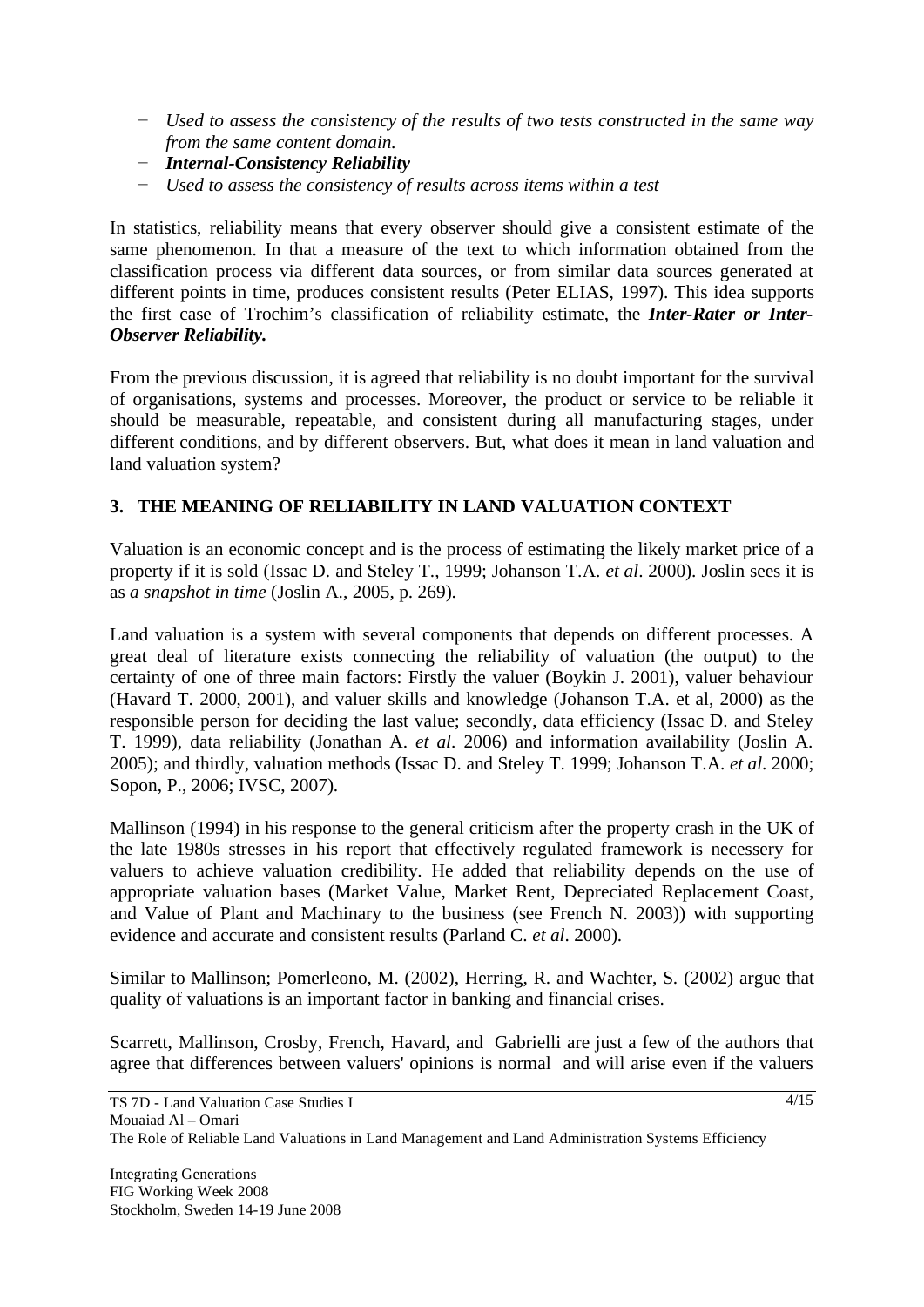are highly qualified and implement best and well understood valuation methodologies. Moreover, they agreed that any valuation estimate will contain a percentage of uncertainty. However in order to minimise the variability between values, valuation professional bodies, the RICS Red Book; the IVSC; the USPAP; Malaysian Valuation Standards, argue that valuers should have a certain level of qualification and good experience in order to be able to quantify any change in the market circumstances. In addition, the valuer-client relationship must be such Mallinson (1994) that valuer should make sure that his client understands and can benefit from the advice given to him concerning valuation.

After market recession in the USA, Germany, Japan, and the UK, these countries and many others (e.g. the Philippines, Malaysia, and Sweden) have realized that judgments are based on evidence (Millinson, 1994) and accurate and reliable valuations depend upon access to good quality data (Rowley S. *et al*. 1996). Therefore, a land data bank system is needed to obtain accurate comparables, which are the cornerstone of the market valuation, as they are perceived to be the most reliable evidence (Millinson, 1994; Crosby, N. and Matysiak, G., 2002). Consequently, the sales comparison approach is considered to be most reliable way to estimate land value, but the choice of method is based upon what data is available and to what extent it is reliable and useful in producing a value estimate (Ganesh, P. Shivakoti, 2005)?

Issac, D. and Steley, T. (1999) argue that it is not easy to use the traditional valuation methods in properties such as shopping centres, office buildings or over-rented ones as they are inflexible, so alternative approaches are needed. They add that one of the main causes of the German property market collapse in 1994 was the poor of valuation methods. Johnson T.A. et al (2000) to some extend agreed with Issac and Steley and state that to reach an accurate valuation, the selection of valuation methods is important.

In his attempt to draw a road map of valuation infrastructure in developing countries Sopons (2006) asked specific questions to number of international leaders in valuation profession (for the list of leaders see Sopon, P. 2006 Appendix I). Sopons concluded that methodology of valuation is one of the main factors that is needed for a sound infrastructure of valuation profession (Sopon P. 2006).

One of the main resources of the valuation process is the human valuer. The valuer is a human being with his own character traits influenced by culture, behaviour, needs, convictions, precepts, tendencies, and so on, and as there are no two persons have the same way of thinking and of interpreting the available information. Therefore, it is normal that each valuer has his own interpretation of the status subject to be valued. Differences could arise even between professionals using accurate data and implementing modern methodologies.

Although the valuer is one of the most important factors that enhance system reliability, the valuer *"exists as a conduit through which the* available *information can flow*" (Brown 1985a, 1985b cited in Keogh, G. and D'Arcy, E., 1999: p. 2405). Therefore, he must not considered as a superman, but rather he is an interpreter to what is already exists and must not take the whole issue alone on his own shoulders (Joslin, A., 2005).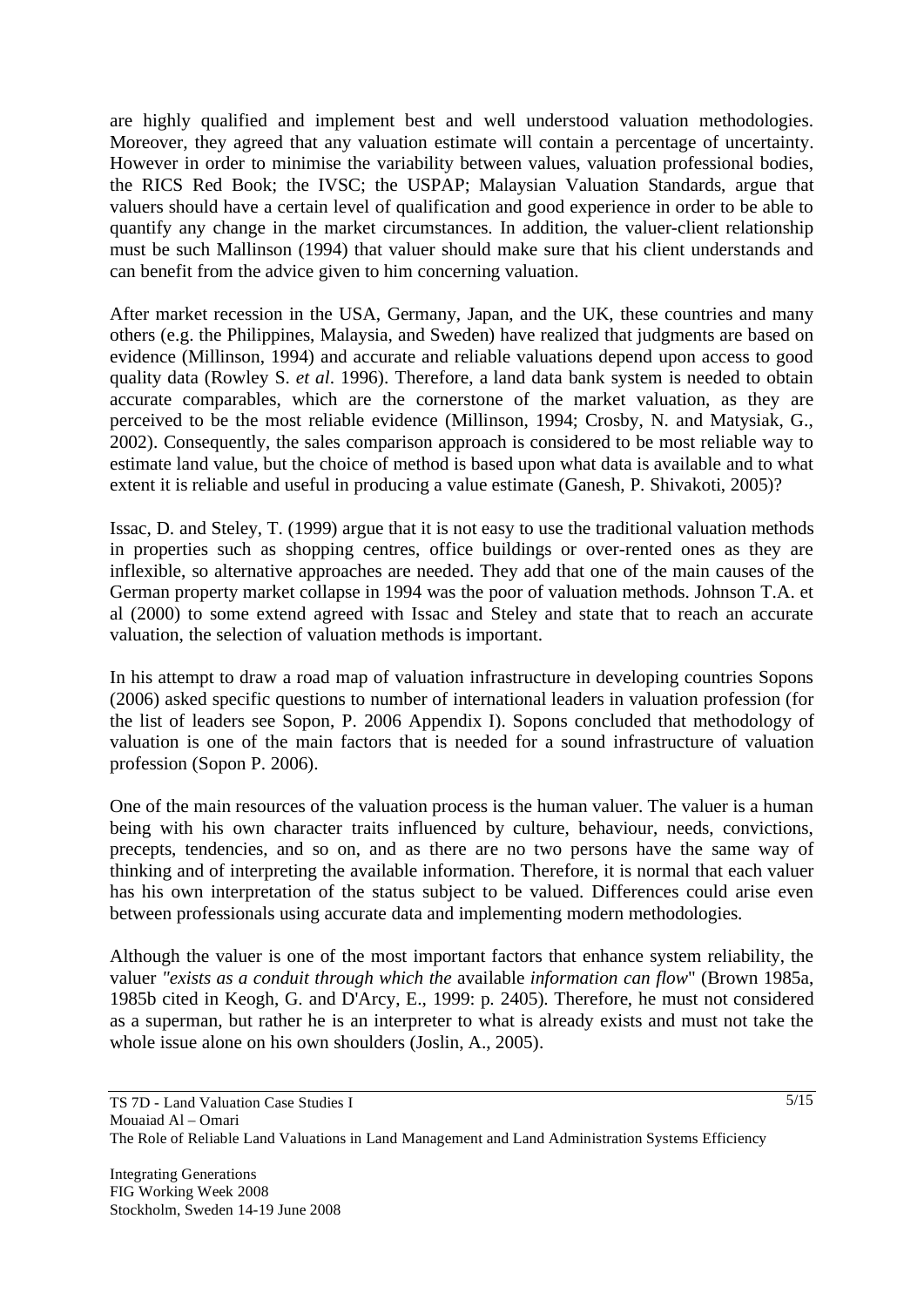If it is possible to see the community as the human body in the meaning that any defect in one of its parts will affect the whole body adversely. Valuation reliability should be considered as an institutional responsibility (subject to formal and informal constraints) that supports the institutional economics which leads to community welfare.

Before going further in discussing reliability in land valuation system, it is worth noticing that Gunes, M. and Deveci, I. (2002); and Gamini, G., (2004), have discussed reliability in the service process in their articles "Reliability of Service Systems and an Application in Student Office" and " Measuring Reliability of Service Systems using failure rates: variations and extensions" respectively. They conclude that although the human factor is important, customer expectations and perception of reliability are more important than service accuracy. It is the service process reliability that must be modified to meet customer performance requirements.

To date the emphasis in the literature has been on the reliability and certainty of some of the process components separately. The reliability of the land valuation system as a whole process (input-process-output) has generally not been discussed.

Land valuation system reliability can be realized by making sure that the inputs, constraints, and resources of the land valuation process are reliable. Hence who have written about land valuation reliability issues have discussed the importance of some of the process components separately without considering the reliability of the valuation process as a whole as institutional concept. None of the previous studies have attempted to define precisely what is it about the reliability of the whole process as one of the main bases of institutional economics. However, that issue is the central to this study.

Land valuation is one part of the whole land administration system that contains the land valuation system, land registration, land use planning, and land information systems (Dale & Mclaughlin, 1999)).

Land valuation system has its own process to approach to the value. This process affected by three main axes, the first is the inputs (legal title (legal rights), legal use, and legal location), the second is the constraints (valuation laws and regulations, valuation measure standards, code of conduct, and methodologies), and the third is the resources (human resources, and information resources) to produce the value.

From the total quality management (TQM) point of view the "*process is the transformation of a set of inputs into outputs that satisfy customer needs and expectations in the form of products, information, or services"* (John S. Oakland, 2004: p.16).

Inputs in valuation process are not as the row materials in the manufacturing process. It is some thing that contributes to adding value. Therefore, in land valuation the process is something that adds value. This process effected by constraints and resources, figure (1)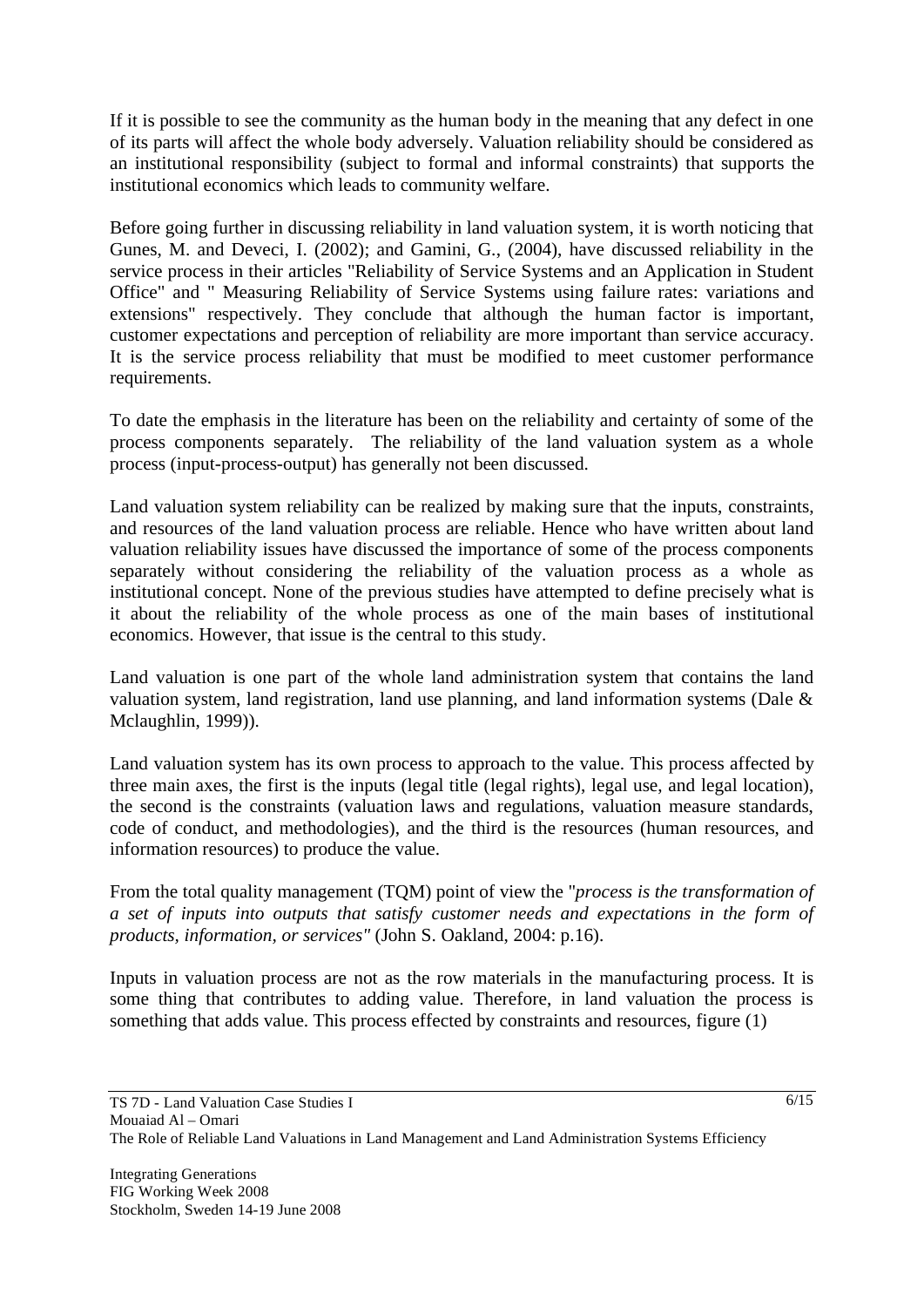

**Figure 1:** Inputs, constraints, resources and output relation to land valuation process

French argues that to obtain un-risky outputs (valuation), inputs (*the comparable information* (French, N., Gabrielli, L., 2004: p. 485)) should be certain. While these input uncertainties will translate into uncertainty with the output figure, the valuation (ibid).

Thus to obtain reliable and risk-free outputs (valuation), the following should be reliable.

- 1. Juridical;
- 2. Regulatory; and
- 3. Information and human.

In this study context juridical means to have:

- 1. Legal Title. That implies the existence of a confidential land registration system to ensure tenure security and different kinds of related legal rights;
- 2. Legal Land Use. This implies the existence of town planning strategy in the meaning of obtaining clear investment vision; and
- 3. Legal Location. Which means the existence of a comprehensive legal boundaries system.

Regulatory are the set of constraints within which the valuation process must operate, that means to have:

- **1.** Valuation laws and regulations;
- **2.** A comprehensive set of valuation measurement standards;
- **3.** highe valuation ethical standards; and
- **4.** Clear valuation methodologies.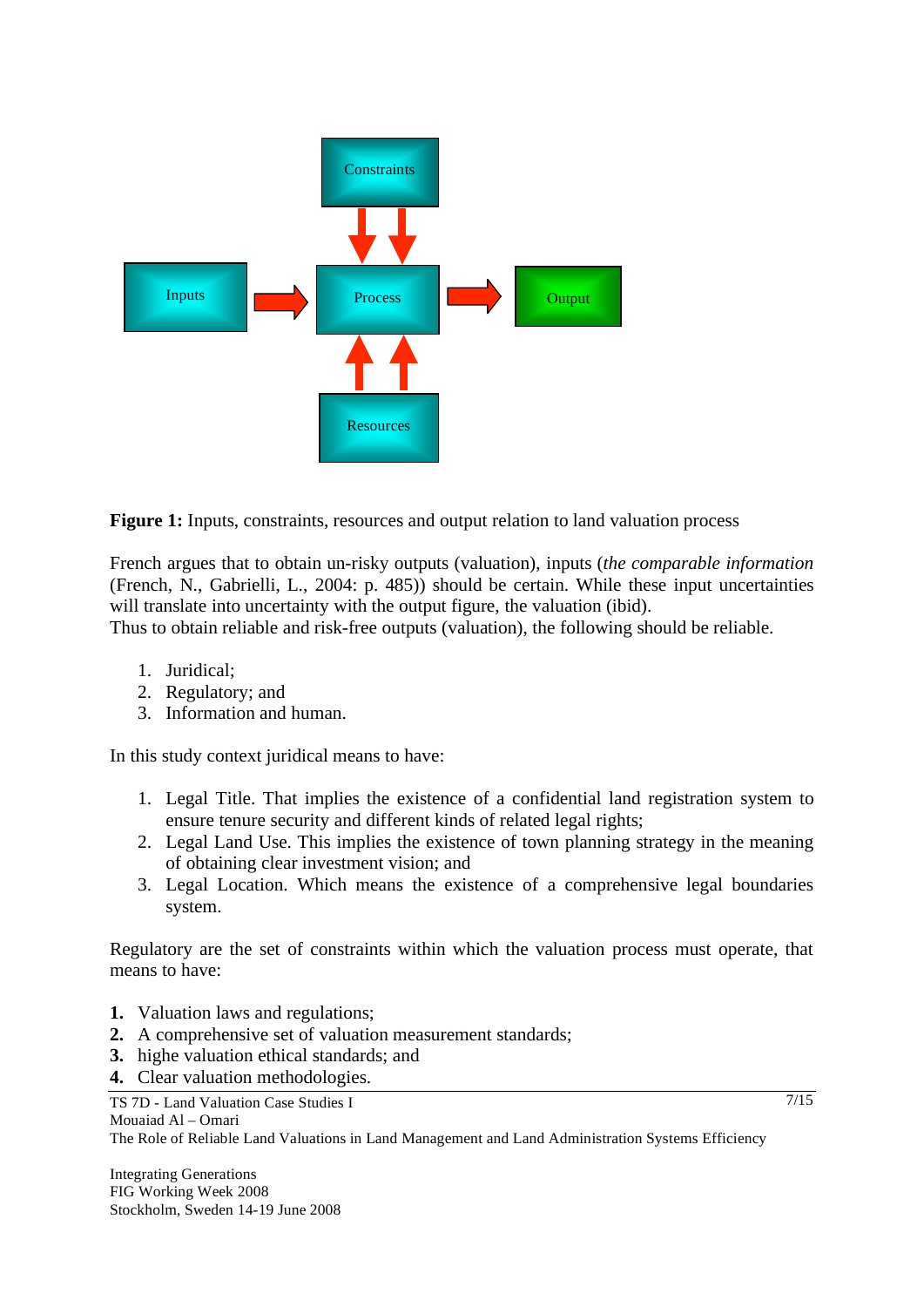Information and Human, which are the main resources in the valuation process, means to have:

- 1. Information. This implies the existence of a credible land data bank system; and
- 2. Human (valuer), which means to have a qualified, knowledgeable, honest and integrity, responsible, trustworthy person. This implies the existence of specialised academic body and coherent professional body to produce such a person.

The land valuation system contains multiple data analysis processes, in which the output of one process is the input into the next process, to produce a market value. In the total quality process, the output of one part of the system is the input of another part. Therefore, comparable value as the output of a previous valuation process will be the input of the next valuation process. Unless the previous valuation process was reliable, its output will not be reliable and can not be used to obtain un-risky output as reliable evidence even if it *flows freely* (Mallinson expression). Thus, for valuation to be reliable, the whole valuation system, the set of inputs, constraints, and resources and the transformation of theses inputs, should be reliable.

# **4. THE IMPORTANCE OF VALUATION RELIABILITY**

Why is valuation reliability important? And for whom is it important?

In different fields of our life, the concept of reliability has been accepted and used for a long time. In the past, consumers used to rely and trust the brand name. However, with the global information revolution customers became more curious about how reliable these equipments are.

Electronical, mechanical, structural designs (streets, bridges), different kind of engines, frames (airframes, ship frames), military equipments, space technology, civil aviation, economic strategies, and many other different kinds of products must be reliability agreed to be acceptable in the modern global competitive market to fit to the never ending customer needs change and satisfaction.

With the semi globalization of real estate markets and its related techniques, both national and international stakeholders seek transparent, accountable, efficient, certain, reliable and sufficient land administration systems to facilitate *cross-border investment opportunities* (Jones Lang LaSalle, 2006: p.1).

John A.Edge (2002) indicates that real estate as an asset can contribute to wealth if a trusted opinion (reliable) of value, as one of the prerequisites, is in place. With the same meaning Gorver, R. argues that owning real estate property is an indicator of wealth and /or income, therefore many governments depends on it as an attractive fixed source of tax revenue (Grover R. 2008).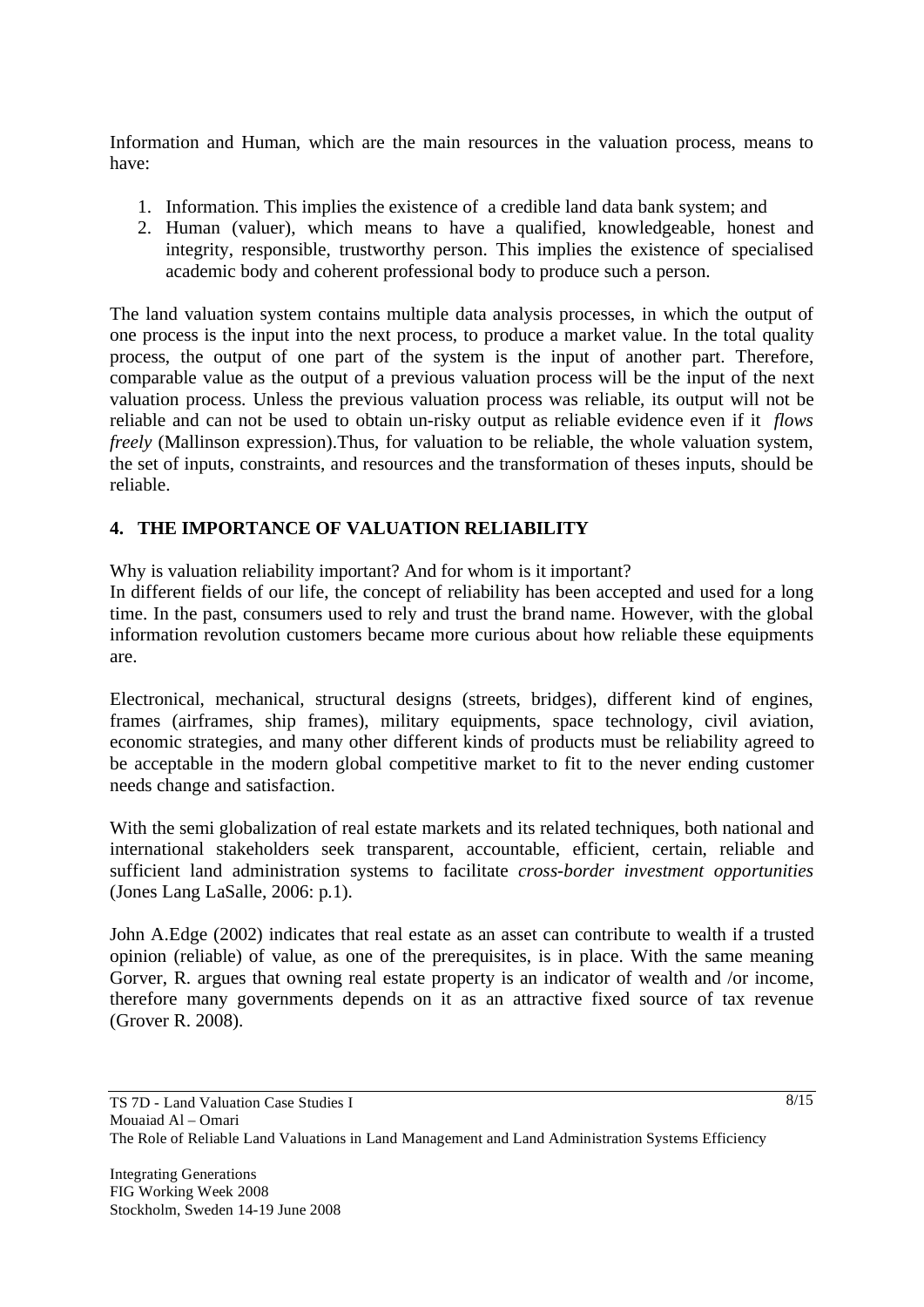The sales comparison approach is considered as the most reliable way to estimate land value. For this estimation to be accurate and reliable depends upon access to good quality data (Steven Rowley et al, 1996). Therefore, the existence of land data bank system that consists of reliable land valuation database is a necessity to obtain accurate comparables, which are the cornerstone of the market valuation (Mallinson, 1994; Crosby, N. and Matysiak, G., 2002).

In real estate practices "*land and real property can be mortgaged according to its estimated market value and can create new capital that can be further invested either for housing and real property improvement purposes or for any other activities both for the benefit of the owner and for the general economic development of society*" (Chryssy A. Potsiou, 2006: p. 119). The valuer bases his estimate of value upon basic economic principals (e.g. Substitution, Supply and Demand, anticipation, and conformity) and many other contributing factors (e.g. physical, legal, social, and economical) that are considered as the foundation of valuation process (Ted Gwartney *et al*. 1999). This implies that land valuation system reliability will enhance land administration efficiency.

Moreover, it is obvious that reliable land valuation system will contribute to reducing risk in financial decisions. Investors, bankers, land use planners, land developers, decision makers, long-term and short-term strategy planners need to rely on reliable land valuation.

Although setting up reliability standards is very costly and there are running costs (repairing, maintaining, training, auditing, etc.) as well, which can be reduced by spending money on reliability studies during the design, development, and quality control stages (A.G. Robertson, 1971), the overall benefits for society, economic development, and human welfare exceed these costs.

By contrast, unreliability increases costs, wasted time, level of risk, mistrust and disputes between actors which will affect the national security and sustainable development.

## **5. CAUSES OF UNRELIABILITY**

Generally speaking, the absence of integrated land policy that contains efficient land administration system (land registration system, land use planning, land information, and land valuation system) which depend upon an accurate land information system, is the main cause of unreliability.

Lack of transparency in the real estate market is another factor. Jones Lang LaSalle, (2006) identifies transparency in real estate market as follows:

- "*Any open and clearly organized real estate market;*
- *Operating in a legal and regulatory framework;*
- *Characterized by a consistent approach of the enforcement of rules and regulations;*
- *Respects private property rights;*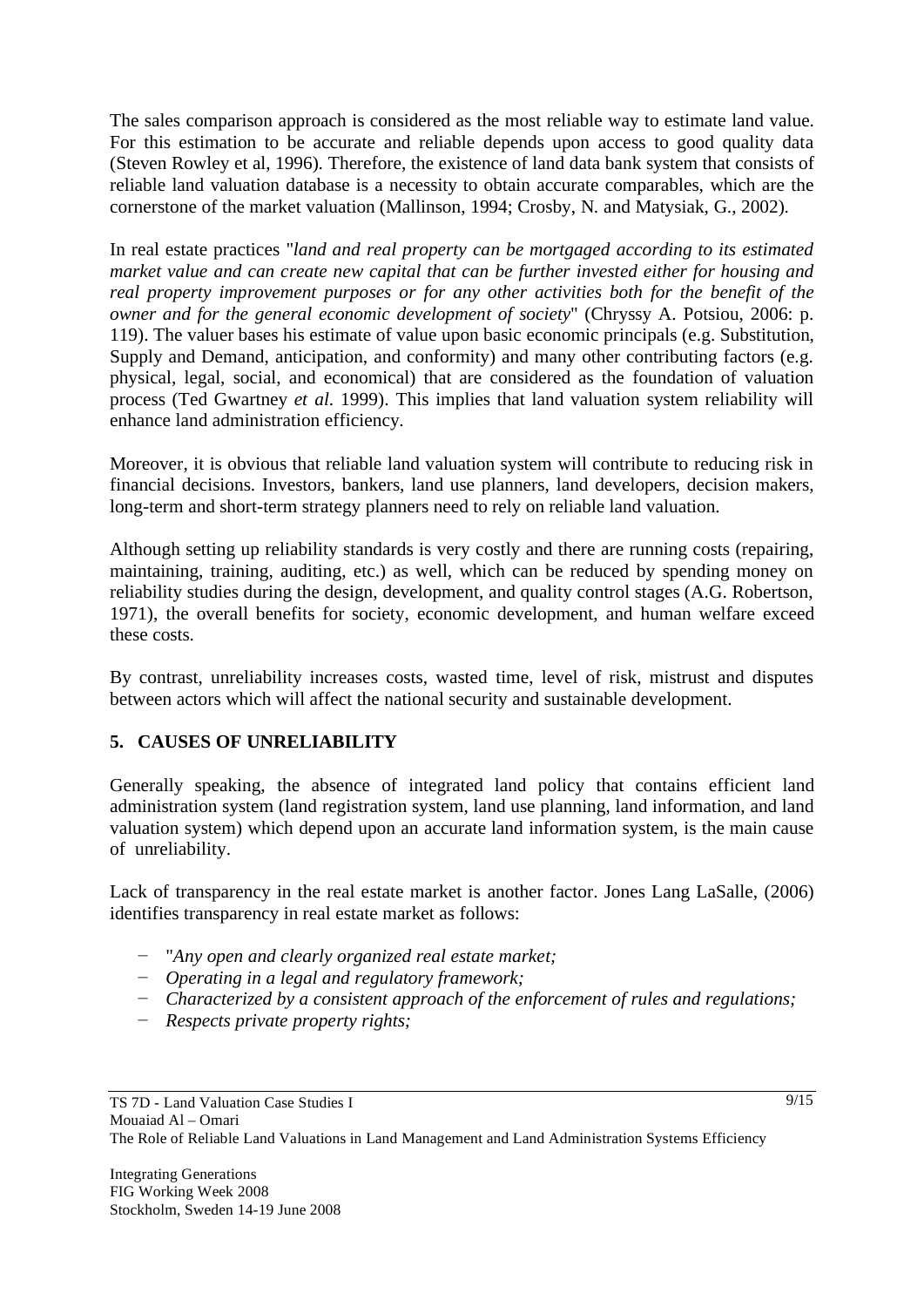*Implementing the ethical and professional standards of private sector advisors, agents, and brokers who are licensed to conduct business* (real estate) *in each country*" (Jones Lang LaSalle, 2006: p. 3).

In addition, it is widely agreed (Mallinson 1994, Carsberg 2002, French, N. 2003, Gilbertson, B. and Preston D., 2005) that the absence of academic training to produce qualified, knowledgeable, and responsible, values able to act independently and objectively is another important factor.

### **6. THE RELATION OF RELIABILITY IN LAND VALUATION SYSTEM TO LAND ADMINISTRATION SYSTEM EFFICIENCY**

The basic unit of land valuation system is the land parcel. To determine a land valuation, different factors (legal, physical, social, economical, environmental, etc.) must be considered and it is found (FIG congress, 2006) that the choice of these factors affects the reliability of the value.

Land valuation systems provide control on land administration systems. Good land use planning, productive land development strategies, beneficial housing strategies, sustained economic strategies, good environmental planning, etc. depend upon the existence of reliable land valuation system. Therefore, land administration systems should contain a wide range of accurate data and information to enhance achieving effective and consistent decision-making process in land management issues to maintain sustainable development (Chryssy A. Potsiou, 2006).

In fact, a reliable land valuation can support decision makers, in the private and public sectors, in all kinds of land reforms. It provides more transparency in the valuation decision; reduced public expenditures (e.g. expropriation for public works), reduced land disputes in general (between private actors themselves, between the state and other land market participants), facilitate land market developments, reduced corruption, increased land related investments that lead to sustainable national economic development.

#### **7. CONCLUSIONS AND DEFINITION**

What needs to be done is the responsibility of society, private and public sectors. An aggregate institutional change is needed.

It is not only the valuer who needs to be responsible and possessing of high standards of ethics and morality when dealing with the customer. As the valuer is an interpreter of data that already exists, the supplier, the customer and the market are also responsible to provide the valuer with accurate information and not to ask the valuer to change the reality for their own benefits.

The private sector is to some extent playing the role of agent between the customer and the public sector. The private sector is sharing with the public sector the burden of introducing the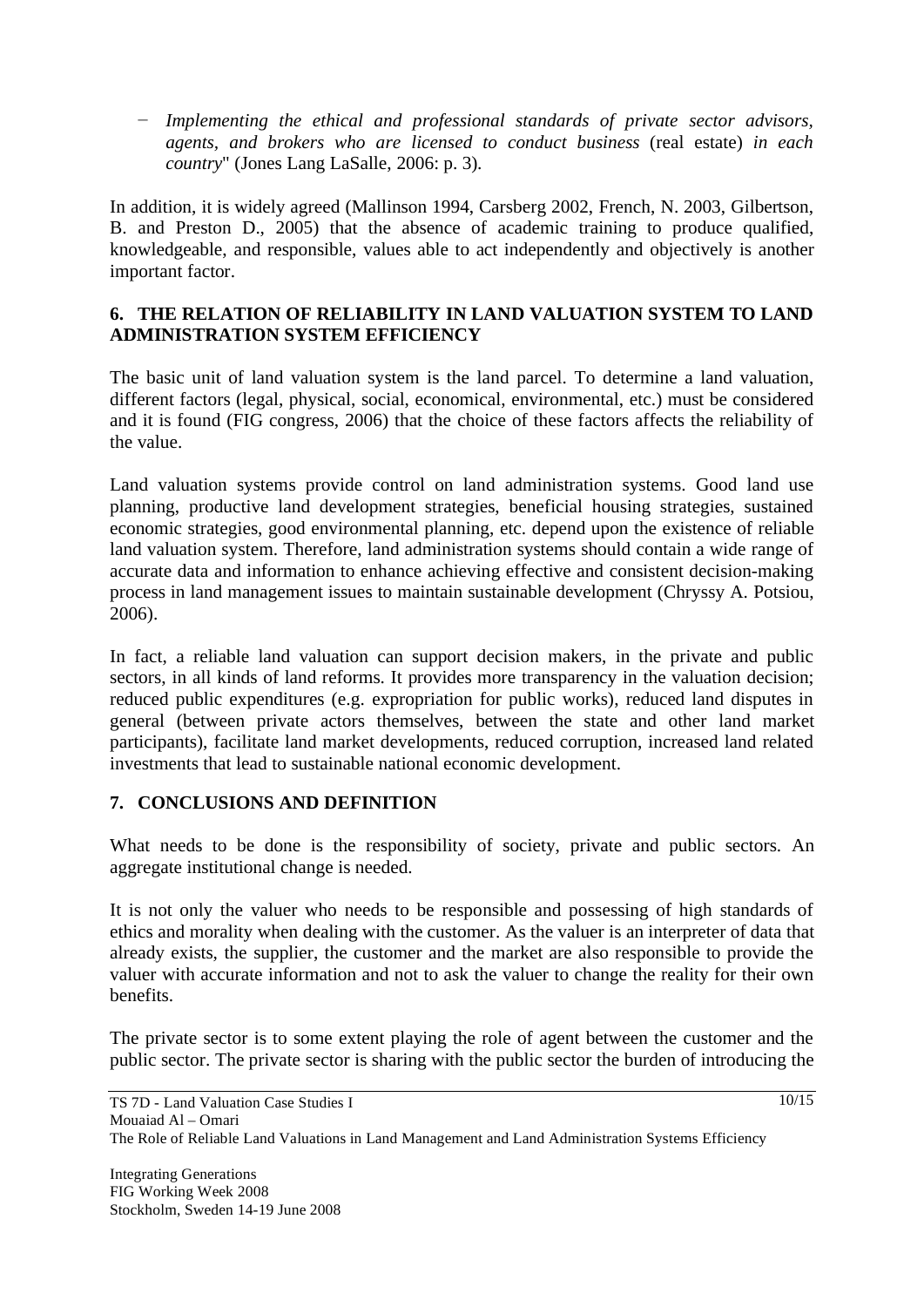infrastructure of economic development and community welfare. Accurate and comprehensive high professional standards, higher ethical standards, a strong educational system and a reliable data bank system should be provided and maintained in a consistent manner by the private sector.

The public sector is the more responsible one. A comprehensive institutional framework should exist. The public sector has the power of enforcement of rules and regulations, therefore, are responsible for setting strong legal and regulatory frameworks that is needed for administering and monitoring the real estate market. Financial performance, real estate tax procedures, building and zoning codes, land use planning, land registration systems, title records, access and availability of land information are needed to enhance the existence of objective market evidence.

It is clear that "*in market valuations the greater the proportion of the figure which derives from objective market evidence and the smaller the proportion from the valuer's own judgement the greater will be the accuracy of the valuation"* (Fraser, 1984, cited in S. Rowley *et al*. 1998).

Depending on the previous discussion, a reliable land valuation system can be defined as a *system that is based on certain land information used by professionally honest, qualified and skilled persons who have appropriate experience and knowledge of the property market and are operating within an effective regulated framework to give accurate and consistent information*.

### **REFERENCES**

- 1. Ayitty, J., Gyamfi-Yeboah, F., and Gambrah, A. (2006). *Valuers: Value Investors or Assesors*. Paper presented at the 5<sup>th</sup> FIG Regional Conference, Accra, Ghana, 8-11 March
- 2. Aw, K.C. (2004). Integrating Quality and Reliability assessment into Product Development Process, A New Zealand case study. *International Journal of Quality and Reliability Management* 22(5), PP. 518-530. [Online]. Retrieved from

http://www.emeraldinsight.com/Insight/viewContentItem.do;jsessionid=25D60AF8CE926C2 D1EA718C17813833D?contentType=Article&contentId=1502562

3. Azadeh, M.A. (2000). Creating Highly Reliable Manufacturing Systems: An Intwegrated Approach. *International Journal of Reliability, Quality and Safety Engineering* 7 (3), PP. 205-222. [Online]. Retrieved from

http://web.ebscohost.com/ehost/pdf?vid=3&hid=6&sid=ea9ed4f0-412e-41cc-b97e-844e2f43ca29%40SRCSM2

- 4. Boykin, J.H. (2001). *Land Valuation, Adjustment Procedures and Assignments*. USA: Chicago.
- 5. Braglia, M., Fantoni, G., and Frosolini, M. (2007). The House of Reliability. *International Journal of Quality and Reliability Management* 24(4), PP. 420-440. [Online]. Retrieved from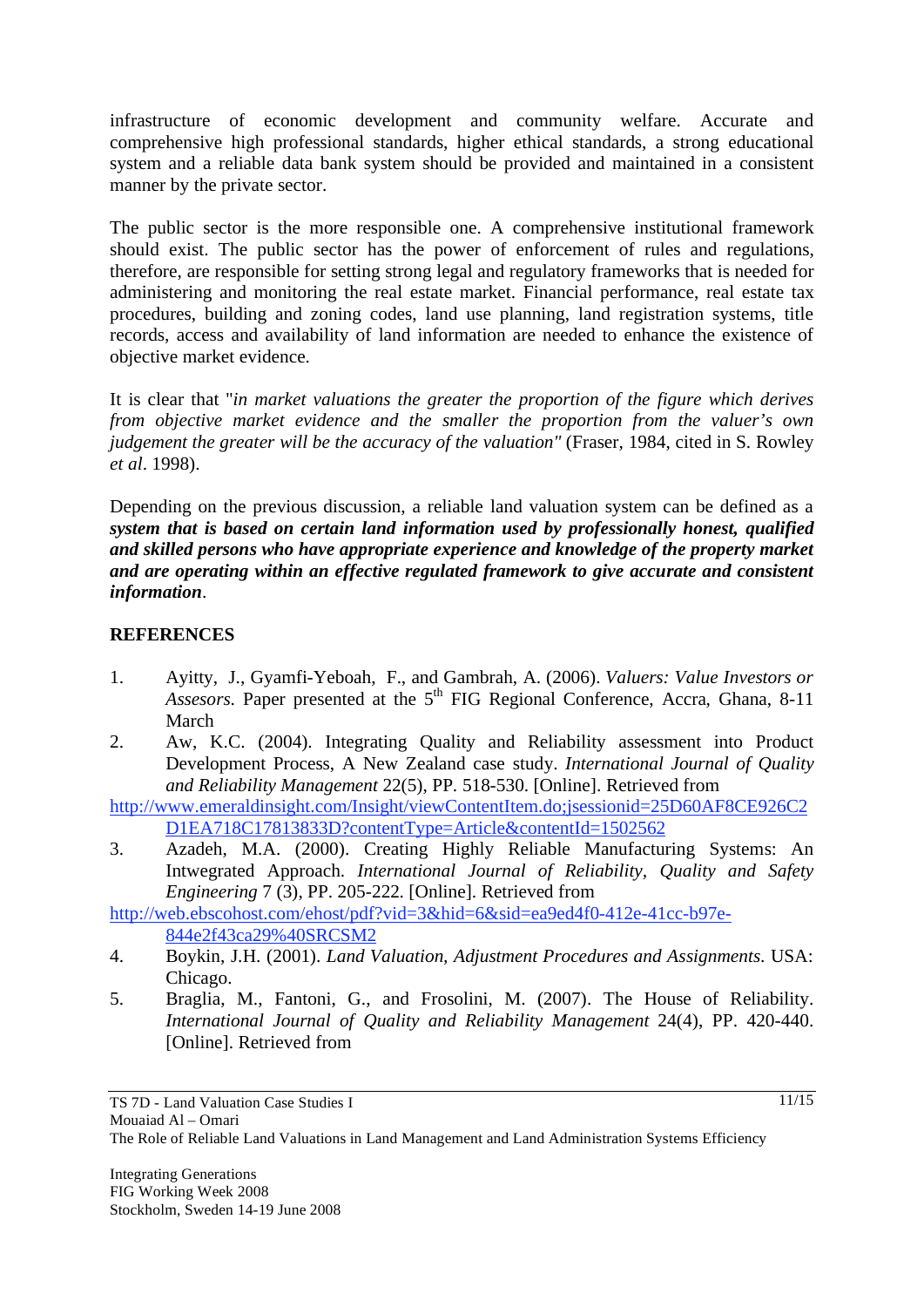http://www.emeraldinsight.com/Insight/viewContentItem.do;jsessionid=25D60AF8CE926C2 D1EA718C17813833D?contentType=Article&contentId=1598055

6. Carsberg (2002). *Property Valuation, The Carsberg Report*. [Online]. Retrieved from www.rics.org/NR/rdonlyres/34EA6836-B76F-406E-B7A6-

4B79444CDEA3/0/**CarsbergReport**.pdf

- 7. Chiodo, E., Gagliardi, F., and Pagano, M. (2004). Human Reliability Analysis by random hazard rate approach. *The International Journal for Computation and Mathematics in Electrical and Electronic Engineering* 23(1), PP. 65-78.
- 8. Collins Dictionary & Thesaurus (2006). HarperCollins Publishers. Westerhill Road, Bishopbridggs, Glasgow, G64 2QT, GB
- 9. Crosby, N. and Matysiak, G. (2002). Valuation accuracy: Addressing the Carsberg Recommendations, ERES paper, Helsinki, June 2002
- 10. Dale, P. And McLaughlin, J.D. (1999). *Land administration*. Oxford: Oxford University Press.
- 11. Downie, M.L (1995). *Commercial property valuation methods in European countries*. Paper presented at The Cutting Edge Property Research Conference, Aberdeen, UK.
- 12. Edge, J.A. (2002). *The Globalisation of Real Estate Valuation*. Paper presented at the FIG XXII international Congress, Washington, D.C., USA, 19-26 April.
- 13. ELIAS, P. (1997). Occupational Classification: Concepts, Methods, Reliability, Validity and Cross-National Comparability. In: *Luxembourg Employment Study Working Paper Series*, Working Paper No. 5. [Online]. Retrieved from

http://www.lisproject.org/publications/leswps/leswp5.pdf

- 14. FIG congress, (2006). Set of papers presented at FIG congress Shaping the Change XXIII, Munich, Germany, 8-13th October.
- 15. French, N. (2003). The RICS valuation and appraisal standards**.** *Journal of Property Investment & Finance* 21(6), PP. 495–501. [Online]. Retrieved from

http://www.emeraldinsight.com/Insight/viewPDF.jsp?Filename=html/Output/Published/Emer aldFullTextArticle/Pdf/1120210605.pdf

16. French, N., Gabrielli, L. (2004). The uncertainty of valuation**.** *Journal of Property Investment & Finance* 22(6), PP. 484–500. [Online]. Retrieved from

http://www.emeraldinsight.com/Insight/viewPDF.jsp?Filename=html/Output/Published/Emer aldFullTextArticle/Pdf/1120220603.pdf

- 17. Gelbtuch, H.C., Mackmin, D., and Milgrim, M.R. (1997). *Real estate valuation in global markets*. USA: Chicago
- 18. Gilbertson, B. and Preston D. (2005). A vision for valuation. *Journal of Property Investment & Finance* 23(2), pp. 123-140. [Online]. Retrieved from http://www.emeraldinsight.com/Insight/viewContentItem.do;jsessionid=24FEF004256 2D8798537741B69A1FA0D?contentType=Article&contentId=1464374
- 19. Grover, R. (2007). *Approaches, Methods, and procedures in Real Estate Valuation*. Unpublished report. Leonardo da Vinci Project, RO/05/B/P/PP175018, Develop Quality Trainimg Approach for Property market Valuation Professionals for an effective property tax administration.
- 20. Gunawardane, G. (2004). Measuring Reliability of Service Systems using failure rates: variations and extensions. *International Journal of Quality and Reliability Management* 21(5), PP. 578-590. [Online]. Retrieved from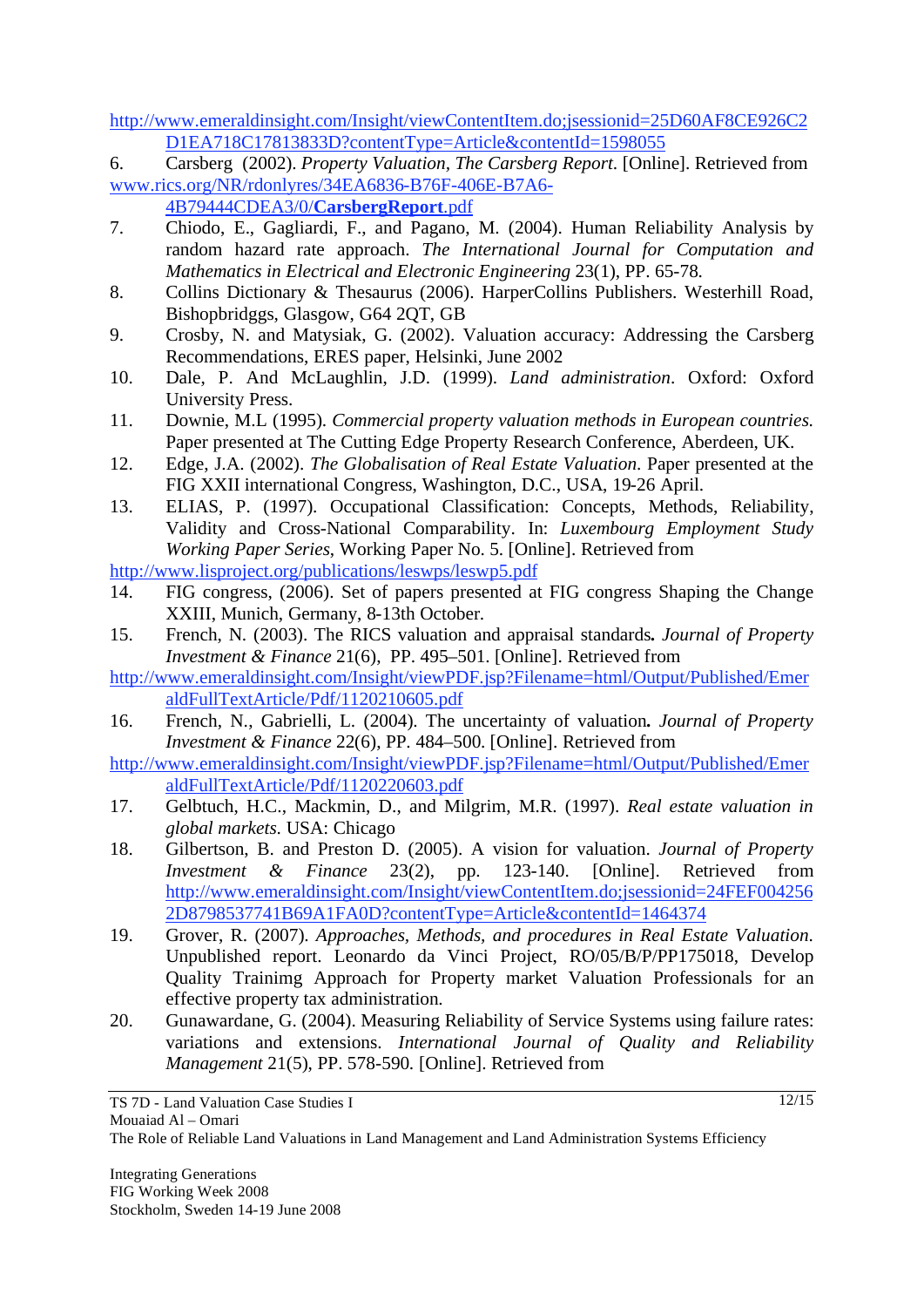http://www.emeraldinsight.com/Insight/viewContentItem.do;jsessionid=24FEF004252D8798 537741B69A1FA0D?contentType=Article&contentId=840671

21. Gunes, M. and Deveci, I. (2002). Reliability of Service Systems and an Application in Student Office. *International Journal of Quality and Reliability Management* 19(2), PP. 206-211. [Online]. Retrieved from

http://www.emeraldinsight.com/Insight/viewContentItem.do;jsessionid=24FEF0042562D879 8537741B69A1FA0D?contentType=Article&contentId=840547

22. Gwartney, T. (1999). *Estimating Land Values*. [Online]. Retrieved from

http://www.henrygeorge.org/ted.htm

- 23. Havard, T. (2000). *An examination of the relationship between the anchoring and adjustment heuristic and variance in commercial property valuation: a process tracing experiment*. Paper presented at Cutting Edge Conference, HMS Belfast, 6-8<sup>th</sup> September. [Online]. Retrieved from
- http://www.rics.org/Practiceareas/Property/Valuation/An%20examination%20of%20\_the%20 relationship%20between%20the\_%20anchoring%20and%20adjustment%20heuristic %20and\_%20variance\_20.html
- 24. Havard, T. (2001). *Valuation Reliability and Valuer Behaviour*. A research paper in RICS research papers. [Online]. Retrieved from
- http://www.rics.org/NR/rdonlyres/01E109FA-A260-4194-99EE-E0A5F86BC2E0/0/valuation\_reliability\_and\_valuer\_behaviour\_20011022.pdf
- 25. Issac, D. and Steley, T. (1999). *Property Valuation Techniques* 2nd ed. UK: Macmillan
- 26. IVSC (2007). *Determination of Fair Value of Intangible Assets for IFRS Reporting Purposes*. IVSC Discussion Paper July 2007. [Online]. Retrived from

http://www.ivsc.org/ivsc/intangibleassets.pdf

- 27. Johanson, T.A., Davies, K., and Shapiro, E.F. (2000). *Modern Methods of Valuation*.  $9<sup>th</sup>$  ed. Glasgow, GB.
- 28. Joslin, A. (2005) An Investigation into the expression of uncertainty in property valuations. *Journal of Property Investment & Finance* 23(3), PP. 269-285. [Online]. Retrieved from

http://www.emeraldinsight.com/Insight/viewContentItem.do;jsessionid=A7044987456202F4 1029C634C0394D79?contentType=Article&contentId=1501714

29. Keogh, G. and D'Arcy, E. (1999). Property Market Efficiency: An Institutional Economic Perspective. *Urban Studies* 36(13), PP. 2401-2414. [Online]. Retrieved from

http://usj.sagepub.com/cgi/reprint/36/13/2401

30. Kuei, Chu-Hua and Madu, C.N. (2003). Customer-centric six sigma quality and reliability management. *International Journal of Quality and Reliability Management* 20(8), PP. 954-964. [Online]. Retrieved from

http://www.emeraldinsight.com/Insight/viewContentItem.do;jsessionid=666773FD2434773C 128D4159A47BC1AF?contentType=Article&contentId=840634

31. LaSalle, J.L. (2006). *Real Estate Transparency Index*. Executive Summary. USA: Chicago. [Online]. Retrieved from

http://www.joneslanglasalle.com/en-GB/research/researchabstract?artid=2489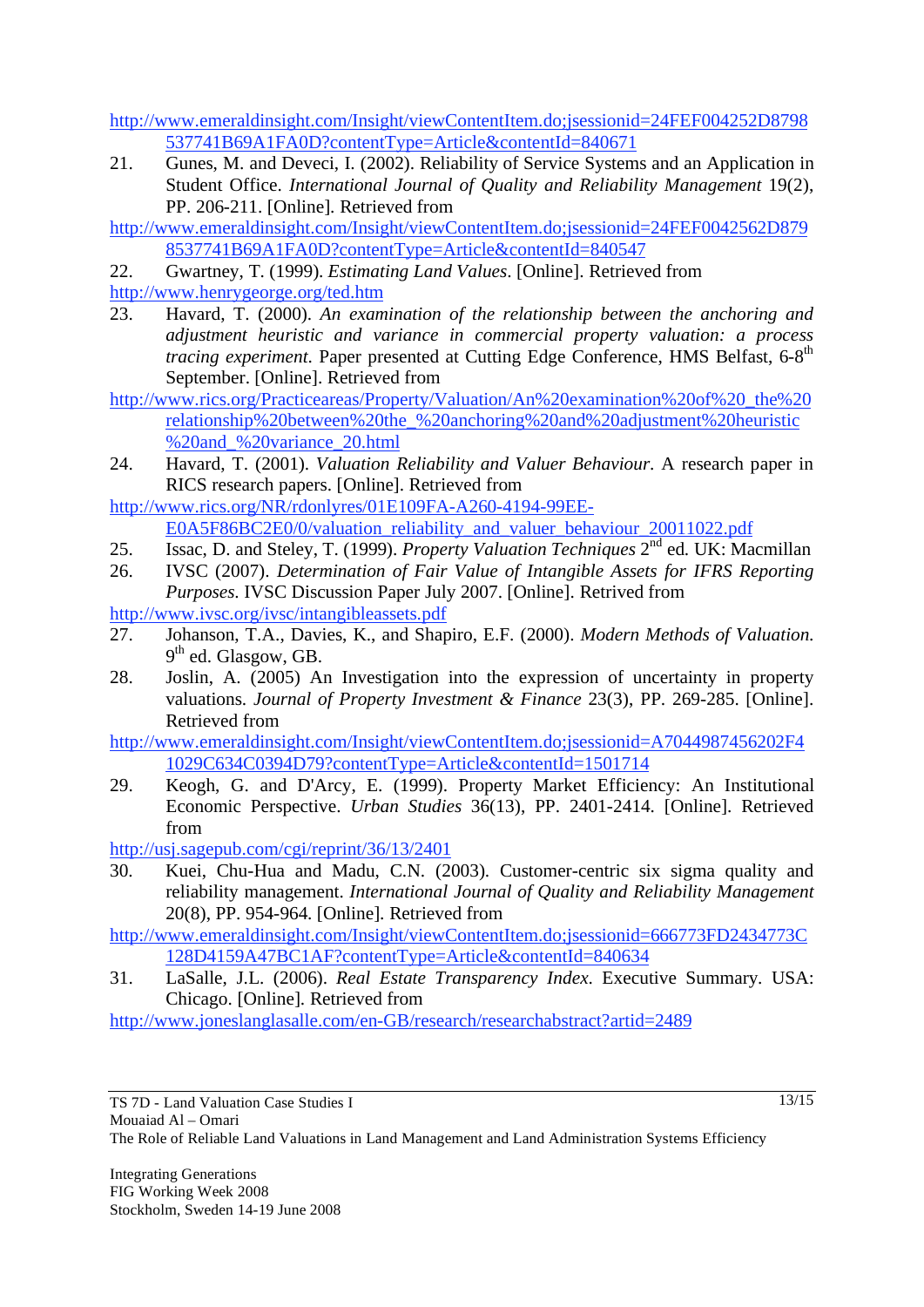- 32. Mackmin, D. and Emary, R. (2000). The assessment of worth: the need for standards. *Journal of Property Investment and Finance* 18(1), PP. 52-65. [Online]. Retrieved from
- http://www.emeraldinsight.com/Insight/viewContentItem.do;jsessionid=F1663D7B2902E88E A9FBF792F69E48E1?contentType=Article&contentId=845089
- 33. Madu, C.N. (2005). Strategic Value of Reliability and Maintainability Management. *International Journal of Quality and Reliability Management* 22(3), PP. 317-328. [Online]. Retrieved from
- http://www.emeraldinsight.com/Insight/viewContentItem.do;jsessionid=666773FD2434773C 128D4159A47BC1AF?contentType=Article&contentId=1463562
- 34. Makhlouf, G. (2005). VALUATION OFFICE FRAMEWORK REVIEW STEERING GROUP (2005). *Report of the 2005 review of the Valuation Office Agency*. [Online]. Retrieved from

http://www.voa.gov.uk/publications/framework\_doc/voa-framework-review-2005.pdf

35. Malaysian Valuation Standards (2006). *The Board of Valuers*. Appraisers and Estate Agents Malaysia. [Online]. Retrieved from

http://www.lppeh.gov.my/standards.html

- 36. Mallinson (1994). *The Mallinson report : report of the President's Working Party on Commercial Property Valuations*. London : Royal Institution of Chartered Surveyors, c1994
- 37. Oakland, J.S. (2004). *Oakland on Quality Management*. Oxford, UK.
- 38. Parland, C.Mc., Greal, S.Mc., and Adair, A. (2000). Concepts of price, value and worth in the United Kingdom – Towards a European perspective. *Journal of Property Investment & Financ* 18(1), PP. 84–102. [Online]. Retrieved from
- http://www.emeraldinsight.com/Insight/viewContentItem.do;jsessionid=666773FD2434773C 128D4159A47BC1AF?contentType=Article&contentId=845091
- 39. Pornchokchai, S. (2006). *A Road Map of the Development of Valuation Infrastructure in Developing Countries*. Paper presented at The World Valuation Congress XI, Kuala Lumpur, Malaysia, May 9-11 May.
- 40. Potsiou, C.A. (2006). *Land Markets and e-society, International Trends and the Situation in Greece*. Paper presented at the FIG Workshop on eGovernance, Knowledge Management and eLearning, Budapest, Hungary, 27-29 April.
- 41. Robertson, A.G. (1971). *Quality Control and Reliability*. London: Nelson.
- 42. Rowley, S., Fisher, P., and Holmes, A. (1996). *A National Valuation Evidence Database: attitudes and feasibility*. A research paper in The Cutting Edge 1996. [Online]. Retrieved from

http://www.rics.org/NR/rdonlyres/3B7129F3-9B0E-42DA-96A5- C29F37B1C9DF/0/national\_valuation\_evidence\_database\_19960901.pdf

43. Rowley, S. and Fisher, P. (1998). A national valuation evidence database: the future of valuation data provision. *Journal of Property Valuation and Investment* 16(1), PP. 99- 108. [Online]. Retrieved from

http://www.emeraldinsight.com/Insight/viewContentItem.do;jsessionid=0176DE50085A30B DF6A02363559498E9?contentType=Article&contentId=845043

44. Sayce, S. et al. (2006). *Real Estate Appraisal: From Value to Worth*. Black well Publishing. [Online]. Retrieved from